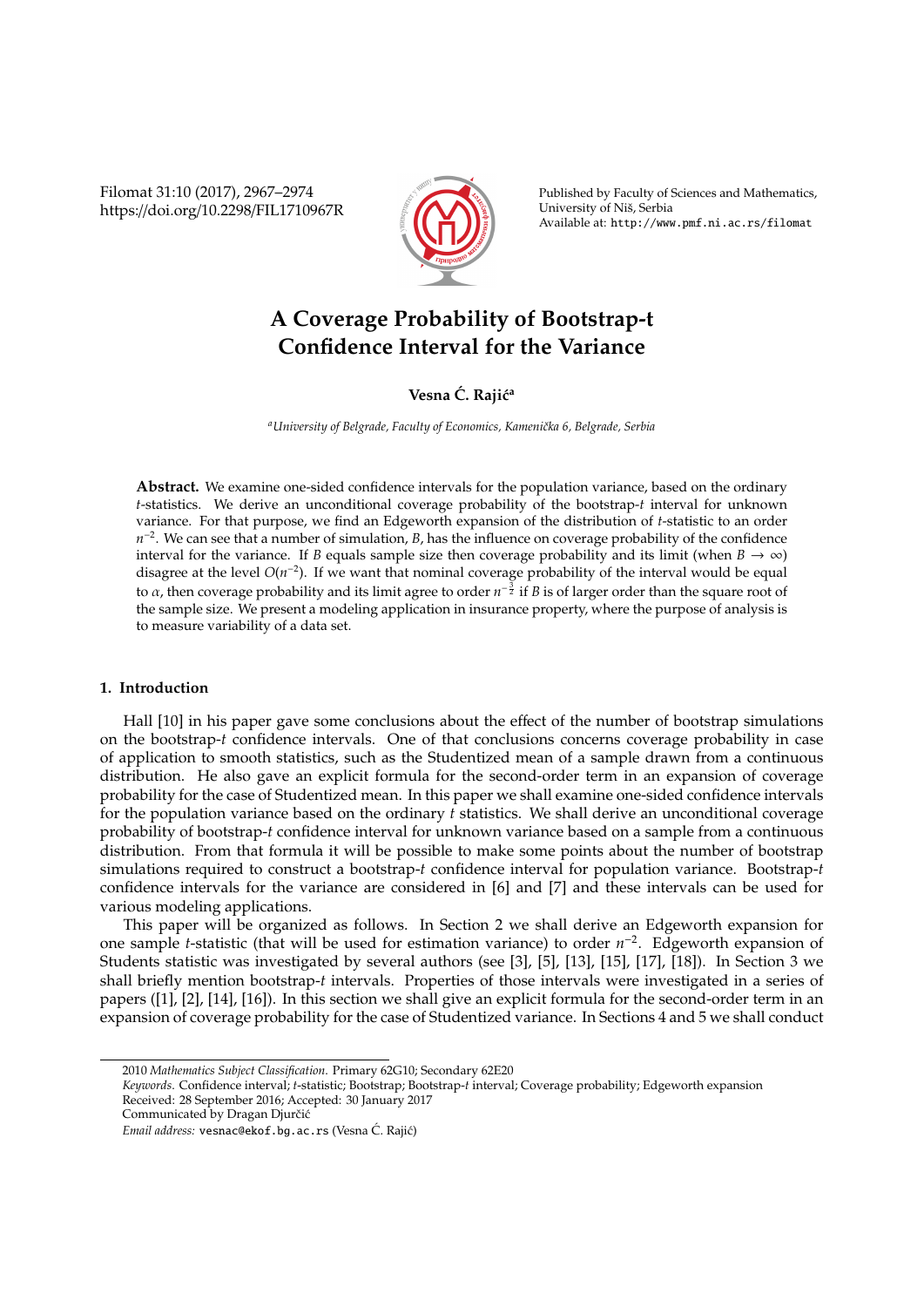a simulation study to assess the coverage accuracy of presented confidence intervals. In Section 6 we shall give concluding remarks.

## **2. Edgoworth Expansion for the Studentized Variance**

Let  $X_1, ..., X_n$  be i.i.d. from normal distribution with mean  $\mu$  and variance  $\sigma^2$ . It is known that statistic (*n*−1)*S* 2  $\chi^2_{n-1}$  distribution, where  $S^2 = \sum_{i=1}^n$ *i*=1  $(X_i - \overline{X})^2$  $\frac{n}{n-1}$  is a sample variance. From the fact that for enough large *n*  $\chi^2_{n-1}$  distribution can be approximated by normal, follows that the distribution of the variable:

$$
Z = \frac{\frac{(n-1)S^2}{\sigma^2} - (n-1)}{\sqrt{2(n-1)}} = \frac{S^2 - \sigma^2}{\sqrt{var(S^2)}}
$$

converges to standardize normal distribution as n increases to infinity (for details see [7]). Let us consider statistic

$$
T = \frac{S^2 - \sigma^2}{\sqrt{\widehat{var}(S^2)}},\tag{2.1}
$$

where  $\widehat{var}(S^2)$  is a consistent estimator of the variance of  $S^2$ . We shall derive an Edgeworth expansion for above mentioned *t*-statistic. Before that, let define random variables *X*<sup>2</sup>  $\frac{\sum_{i=1}^{n} (X_i - \overline{X})^2 - \frac{n-1}{n} \sigma^2}{\sqrt{V_1}}$  for  $i = 1, 2, ..., n$ , where  $V_1 = E\left(\left(X_i - \overline{X}\right)^2 - \frac{n-1}{n}\sigma^2\right)^2$ .

**Proposition 2.1.** If Cramer's condition holds (see [14]) and if  $EX_i^{10} < \infty$ , the distribution of t statistic given in *equation (2.1) has the following expansion*

$$
P(T \le x) = \Phi(x) + \frac{1}{\sqrt{n}} q_1(x) \phi(x) + \frac{1}{n} q_2(x) \phi(x) + \frac{1}{n \sqrt{n}} q_3(x) \phi(x) + O(n^{-2}),
$$
\n(2.2)

.

*where functions*  $q_1(x)$ ,  $q_2(x)$ ,  $q_3(x)$  *have the form:* 

$$
q_1(x) = \frac{M'_3}{6} (2x^2 + 1), q_2(x) = \left(\frac{1}{3} + \frac{3}{8}M'_4 - \frac{1}{8}M'_3\right)x \text{ and}
$$
  

$$
q_3(x) = -\frac{1}{4}M'_3 - \frac{1}{6}\left(\frac{3}{2}M'_3 - \frac{1}{4}M'_3\right) + 3M'_3M'_4 + \frac{3}{4}M'_5\left(\frac{x^2 - 1}{x^2 - 1}\right)
$$

φ (·) *and* Φ (·) *are the probability density function and cumulative distribution function of standard normal variable* and  $M'_k = E$  $\left(\frac{1}{n}\sum_{i=1}^n$  $\sum_{i=1}^n X_i^{\prime k}$ ! , (*k* = 3, 4, 5) . *For the proof see Appendix A.*

## **3. Coverage Probability of One-Sided Confidence Interval for the Variance**

Let  $S^2$  be an esimator of a parameter  $\sigma^2$ , based on a random sample  $(X_1, ..., X_n)$ . We shall consider a bootstrap-*t* confidence interval for  $\sigma^2$  based on the statistic (2.1). After generating *B* bootstrap samples, in each bootstrap sample we compute the value of statistic:

$$
T^* = \frac{S^{2^*} - S^2}{\sqrt{\widehat{var}(S^{2^*})}},
$$

where  $S^2$  is a bootstrap replication of  $S^2$ .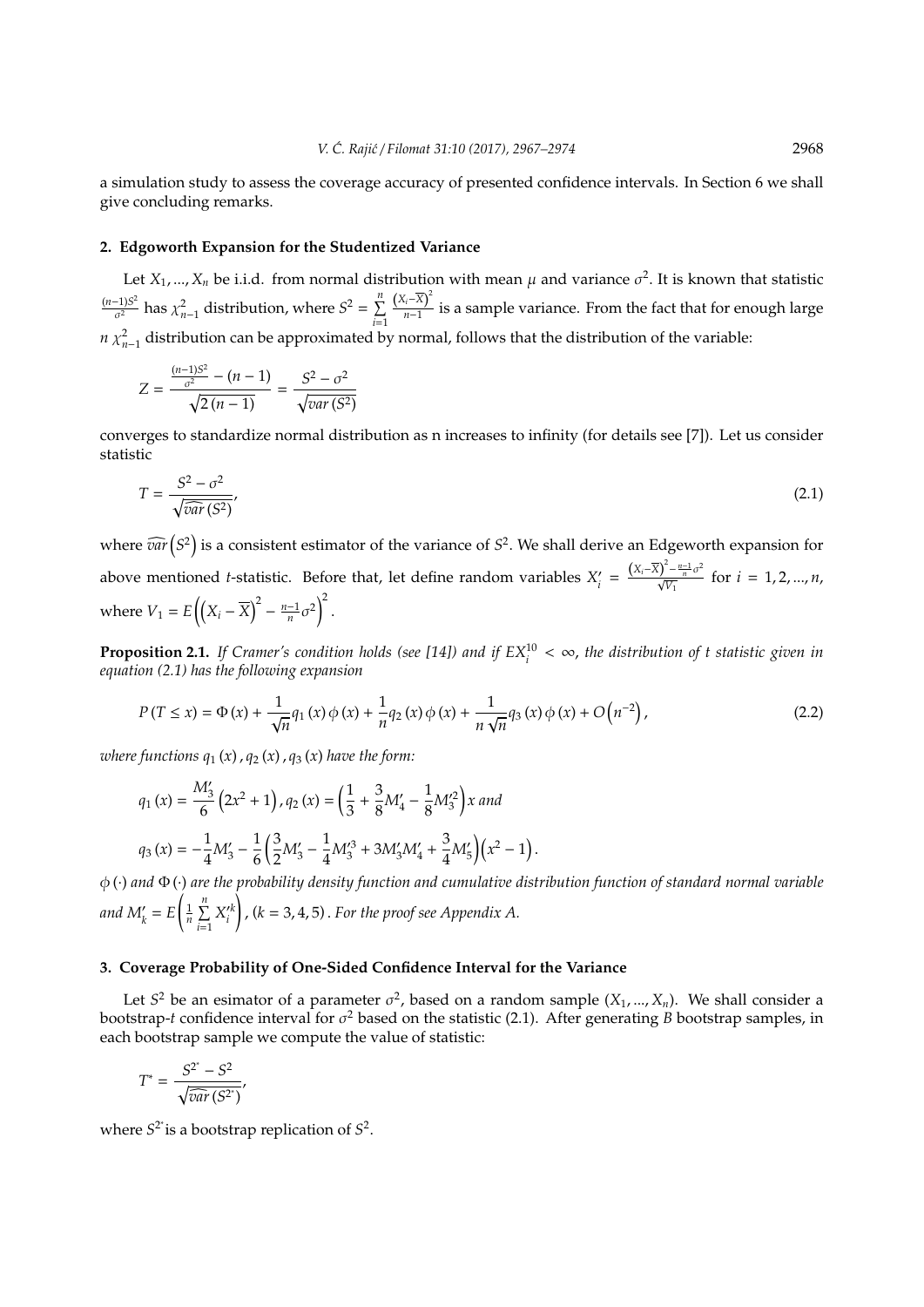Let denote by  $t_\alpha$  the point which is the bootstrap approximation to the point  $x_\alpha$ , such that  $P(T \le x_\alpha) = \alpha$ . Let *T* ∗ 1 , *T* ∗ ∗<br>2'…, *T*<sub>*t*</sub> *B* be independent copies of statistic *T* ∗ in *B* bootstrap samples, arranged in ascending order. If we select *T* ∗  $\int_{(v+1)}^{*}$  as an approximation to  $t_{\alpha}$  ( $0 \le v \le B-1$ ) then the exact, unconditional coverage probability of  $I_{boot} = [s^2 - T^*_{\ell}]$  $\sqrt[n]{var(S^2)}$ , + $\infty$ ), is

$$
\alpha(v, B) = \frac{v+1}{B+1} - \frac{1}{n} \int_{0}^{1} R_n(\tau) dv,
$$
\n(2.3)

where  $R_n$  is such function that bounded uniformly in  $n \ge 1$  and  $0 < \alpha < 1$ . The point  $\tau = \tau(\nu, \nu)$  is the solution of equation  $G(\tau) = \nu$  , for  $0 < \nu < 1$ , where  $G(u) = \sum_{n=1}^{\nu}$ *j*=0  $\binom{B}{j} u^j (1 - u)^{B-j}$ . Asymptotic formula for *R<sub>n</sub>* (*α*) follows from (see [10]):

$$
P(p \leq \alpha) = \alpha + \frac{1}{n} R_n(\alpha),
$$

where  $p = P(T^* < T|X)$  and Hall in [11] investigated that formula in case of Studentized mean. We shall concentrate on a case of Studentized variance to get coverage probability of the interval boot I*boot*. For that purpose we find an asymptotic formula for  $R_n(\alpha)$ .

Whenever it exists, an Edgeworth expansion for the statistic (2.1) may be inverted to yield an expansion of (inverse) Cornish-Fisher type (see [10]):

$$
P\left(T \le x - \frac{1}{\sqrt{n}} q_1(x) - \frac{1}{n} q_2(x) - \frac{1}{n \sqrt{n}} q_3(x)\right) = \Phi(x) + O\left(n^{-2}\right).
$$

If in functions  $q_1(x)$ ,  $q_2(x)$ ,  $q_3(x)$  corresponding moments ( $M'_i$ ,  $i = 3, 4, 5$ ) replaced by its estimates based on the sample (note them by  $m'_i$ ,  $i = 3, 4, 5$ ), we get new functions which we shall denote by  $q'_i$  $q'_1(x)$ ,  $q'_2$  $q'_2(x)$ ,  $q'_3$  $y'_{3}(x)$ . Asymptotic formula for  $R_n(\alpha)$  follows from expression:

$$
P\left(T \le z_\alpha - \frac{1}{\sqrt{n}} q_1'(z_\alpha) - \frac{1}{n} q_2'(z_\alpha) - \frac{1}{n \sqrt{n}} q_3'(z_\alpha)\right) = P(p \le \alpha) + O(n^{-2})
$$
  
=  $\alpha + \frac{1}{n} R_n(\alpha) + O(n^{-2}),$ 

where  $z_\alpha$  is the solution of  $\Phi(z_\alpha) = \alpha$ . To get this asymptotic formula we must find an Edgeworth expansion to order  $n^{-2}$ of the distribution  $P(S(\alpha) \leq x)$ , where statistic  $S(\alpha)$  is equal to:

$$
S(\alpha) = T + \frac{1}{\sqrt{n}} q_1' (z_\alpha) + \frac{1}{n} q_2' (z_\alpha) + \frac{1}{n \sqrt{n}} q_3' (z_\alpha).
$$
 (2.4)

From the first three cumulants of the random variable *S*(α) (see Appendix *B*), we obtain an Edgeworth expansion that admits statistic  $S(\alpha)$ :

$$
P(S(\alpha) \le x) = \Phi(x) + \frac{1}{\sqrt{n}} Q_1(x) + \frac{1}{n} Q_2(x) + \frac{1}{n\sqrt{n}} Q_3(x) + O(n^{-2}).
$$
\n(2.5)

Functions  $Q_1(x)$ ,  $Q_2(x)$  and  $Q_3(x)$  have the form:

$$
\begin{split} &Q_1(x)=\frac{M_3'}{3}\left(x^2-z_\alpha^2\right)\phi\left(x\right).\\ &Q_2(x)=\left(-\frac{1}{8}z_\alpha-\frac{3}{8}M_4'z_\alpha+\frac{1}{8}M_3'^2z_\alpha-\frac{1}{2}x\left(\frac{1}{4}M_3'^2+M_4'\left(\frac{2}{3}z_\alpha^2-\frac{5}{12}\right)-\frac{1}{4}\right)\right)\phi\left(x\right), \end{split}
$$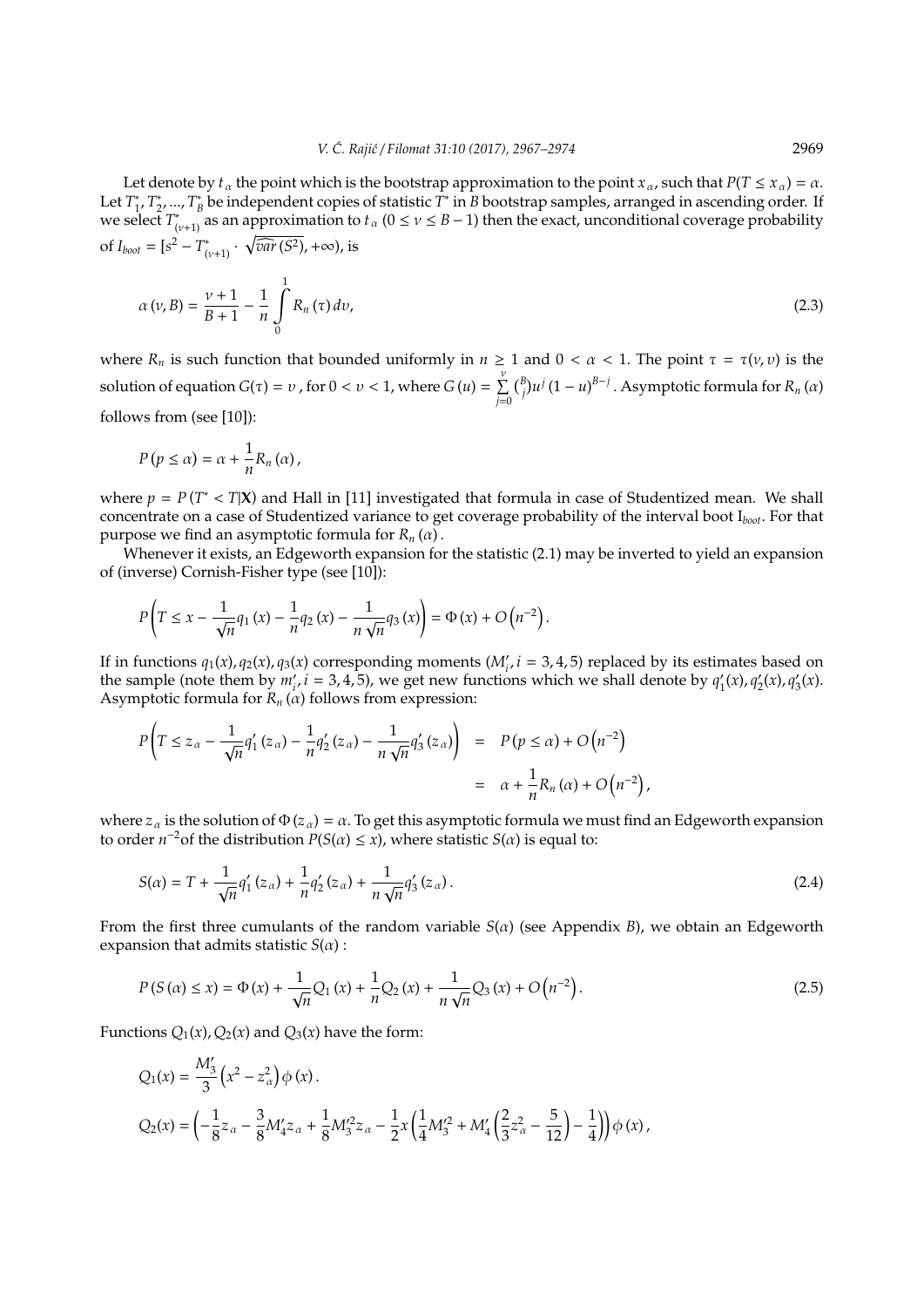*V. C. Raji´c ´* / *Filomat 31:10 (2017), 2967–2974* 2970

$$
Q_3(x) = \left( \left( \frac{1}{4} M'_3 - \frac{1}{24} M'^3_3 + \frac{1}{2} M'_3 M'_4 + \frac{1}{8} M'_5 \right) \left( z_\alpha^2 - 1 \right) - \left( \frac{3}{8} M'_5 - \frac{1}{4} M'_3 M'_4 \right) z_\alpha x - \frac{1}{6} \left( \frac{3}{2} M'_3 + \frac{3}{4} M'_5 - \frac{1}{4} M'^3_3 + M'_3 M'_4 \left( -z_\alpha^2 + \frac{5}{2} \right) \right) \left( x^2 - 1 \right) \right) \phi(x).
$$

If we set  $x = z_\alpha$  in (2.5) we get:

$$
P(S(\alpha) \le z_{\alpha}) = \alpha - \frac{1}{6} \frac{1}{n} M'_{4} z_{\alpha} (2z_{\alpha}^{2} + 1) \phi(z_{\alpha})
$$
  
+ 
$$
\frac{1}{n \sqrt{n}} \left( -\frac{3}{8} M'_{5} z_{\alpha}^{2} + \frac{1}{6} M'_{3} M'_{4} \left( z_{\alpha}^{4} + z_{\alpha}^{2} - \frac{1}{2} \right) \right) \phi(z_{\alpha}) + O(n^{-2}).
$$
 (2.6)

From (2.6) follows asymptotic formula for  $R_n(\alpha)$ :

$$
R_n(\alpha) = \varphi_1(z_\alpha) \varphi(z_\alpha) + \frac{1}{\sqrt{n}} \varphi_2(z_\alpha) \varphi(z_\alpha) + O\left(n^{-1}\right),
$$

where  $\varphi_1(z_\alpha) = -\frac{1}{6}M'_4z_\alpha(2z_\alpha^2 + 1)$ ,  $\varphi_2(z_\alpha) = -\frac{3}{8}M'_5z_\alpha^2 + \frac{1}{6}M'_3M'_4(z_\alpha^4 + z_\alpha^2 - \frac{1}{2})$ . Now we have

$$
P(p \le \alpha) = \alpha + \frac{1}{n} \Psi_1(\alpha) + \frac{1}{n \sqrt{n}} \Psi_2(\alpha) + O(n^{-2}),
$$

where  $\Psi_i(\alpha) = \varphi_i(z_\alpha) \varphi(z_\alpha)$ ,  $i = 1, 2$ . From (2.3) follows:

$$
\alpha(v,B) = \frac{v+1}{B+1} + \frac{1}{n} \int_{0}^{1} \Psi_1(\tau) \, dv + \frac{1}{n^{\frac{3}{2}}} \int_{0}^{1} \Psi_2(\tau) \, dv + O\left(n^{-2}\right),
$$

for  $0 \le v \le B - 1$  and  $B \ge 1$ . Value  $\tau$  can be find from equation  $G(\tau) = v$  and is of order  $o(B^{-1})$ . If we apply the mean-value theorem for integrals, we get a coverage probability of one-sided bootstrap−*t* interval for variance, which is equals to:

$$
\alpha(v,B)=\alpha'+\frac{1}{n}\Psi_1\left(\alpha'\right)+\frac{1}{n\sqrt{n}}\Psi_2\left(\alpha'\right)+O\left(n^{-1}B^{-1}+n^{-2}\right),
$$

where  $\alpha' = \frac{\nu+1}{B+1}$  is the nominal coverage probability of the confidence interval *I*<sub>*boot*</sub>.

#### **4. A Simulation Study**

In this Section we investigate the coverage accuracy of one-sided bootstrap-t confidence intervals for population variance. The distributions that we consider are Normal and one-parameter Weibull. The whole approach can be applied on any other distribution. For each sample size (10, 20, 50, 80, 100, 200, 500), we decided to generate a fixed number of bootstrap samples (1000, 5000). Results of coverage of 95% confidence intervals are presented in **Table 1**.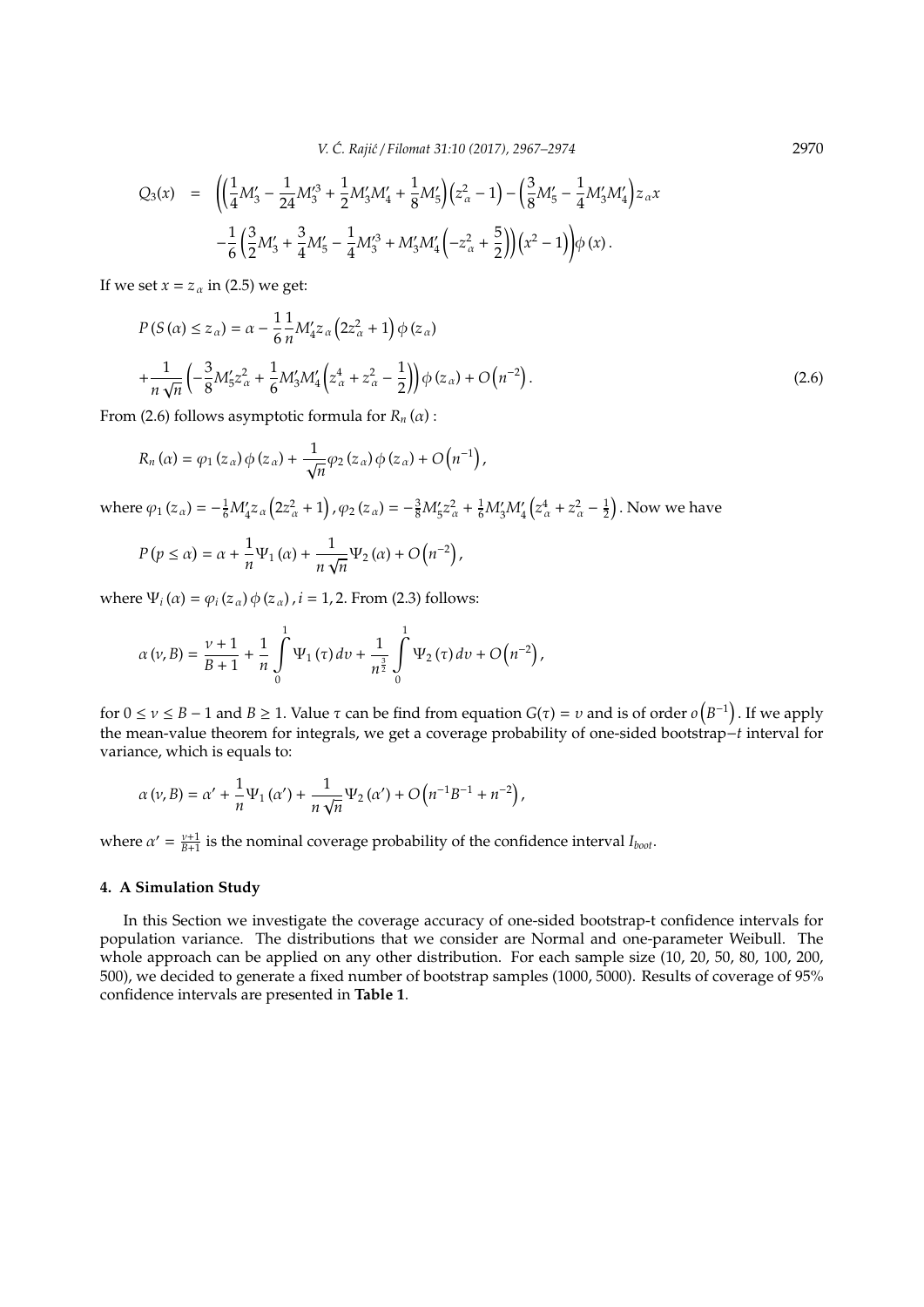|     |      | Distribution |                                  |            |            |            |  |  |  |
|-----|------|--------------|----------------------------------|------------|------------|------------|--|--|--|
| n   | B    | N(0,1)       | $\overline{\text{Weibull}}(0.5)$ | Weibull(1) | Weibull(2) | Weibull(5) |  |  |  |
|     | 1000 | 0.929        | 0.994                            | 0.975      | 0.940      | 0.931      |  |  |  |
| 10  | 5000 | 0.938        | 0.993                            | 0.968      | 0.941      | 0.929      |  |  |  |
|     | 1000 | 0.937        | 0.987                            | 0.968      | 0.941      | 0.932      |  |  |  |
| 20  | 5000 | 0.939        | 0.985                            | 0.977      | 0.942      | 0.936      |  |  |  |
|     | 1000 | 0.945        | 0.985                            | 0.959      | 0.956      | 0.933      |  |  |  |
| 50  | 5000 | 0.941        | 0.984                            | 0.957      | 0.943      | 0.937      |  |  |  |
|     | 1000 | 0.948        | 0.982                            | 0.958      | 0.944      | 0.942      |  |  |  |
| 80  | 5000 | 0.943        | 0.976                            | 0.956      | 0.947      | 0.938      |  |  |  |
|     | 1000 | 0.948        | 0.979                            | 0.957      | 0.945      | 0.942      |  |  |  |
| 100 | 5000 | 0.949        | 0.971                            | 0.954      | 0.944      | 0.940      |  |  |  |
|     | 1000 | 0.951        | 0.969                            | 0.944      | 0.944      | 0.942      |  |  |  |
| 200 | 5000 | 0.950        | 0.970                            | 0.954      | 0.947      | 0.946      |  |  |  |
|     | 1000 | 0.949        | 0.959                            | 0.950      | 0.951      | 0.943      |  |  |  |
| 500 | 5000 | 0.949        | 0.959                            | 0.948      | 0.949      | 0.953      |  |  |  |

Table 1: Coverage probability of 95% one-sided confidence intervals for the variance of different distributions

From **Table 1** it can be seen that the bootstrap-t interval for the population variance gives good coverage when sample comes from Normal distribution. If we have sample from Weibull distribution, this method gives good coverage when parameter of Weibull distribution is greater than 1, even for small sample size. Method is implemented using programming language Fortran.

## **5. A Real Example**

Here, we analyze risk management of losses in tariff glass breakage insurance. Actually, we estimate the variance by using real data set about incurred losses. We got data from one insurance company in Serbia for 2014. The descriptive statistics for the data set are given in the **Table 2**. **Figure 1** shows the histogram

| Data set                                                        |  | Mean   Std. deviation   Skewness coef. |      |
|-----------------------------------------------------------------|--|----------------------------------------|------|
| Tariff glass breakage insurance $\vert 552 \vert 4438.92 \vert$ |  | 6555.923                               | 4.05 |

of losses.



Figure 1: Histogram of data set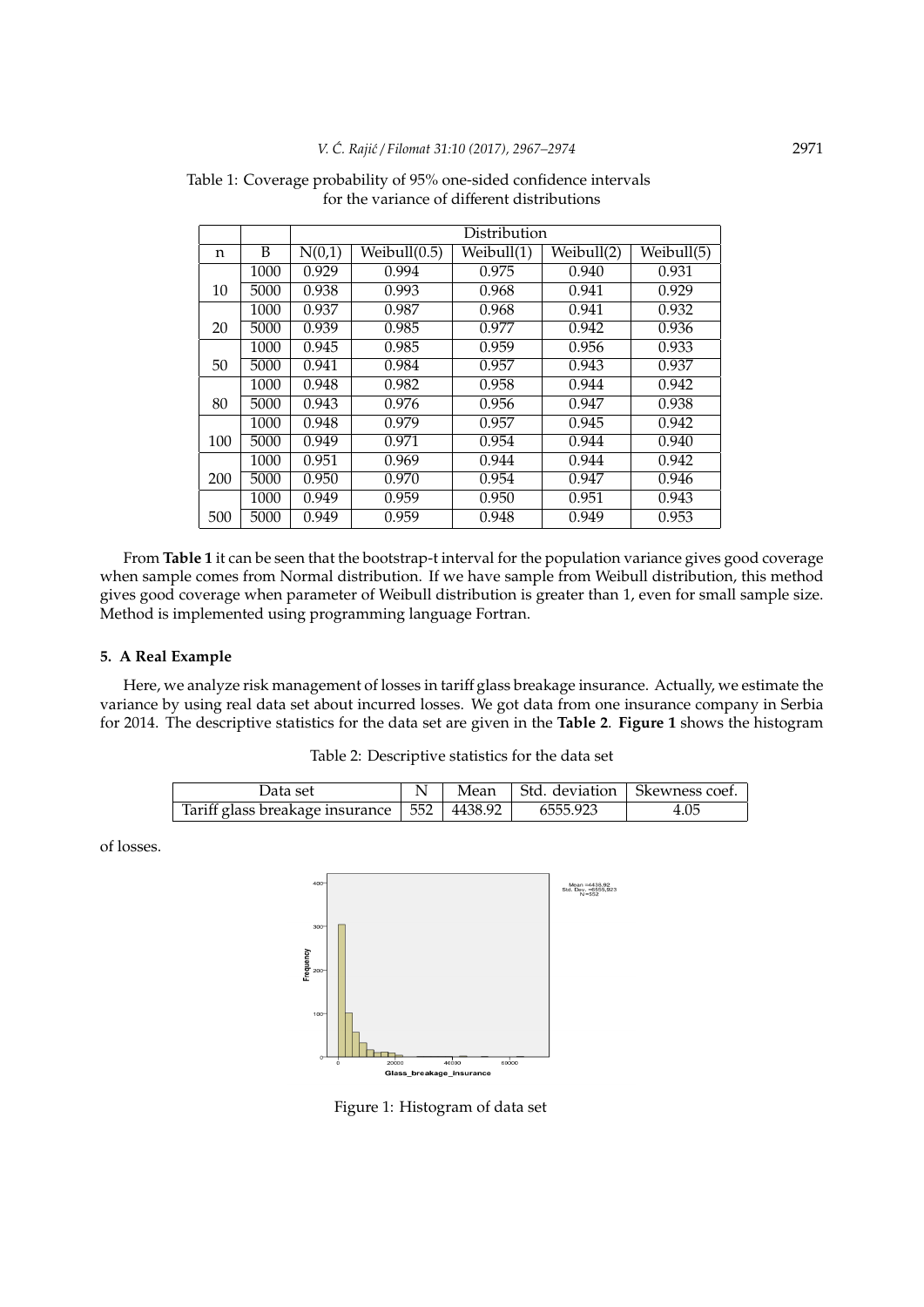By measuring loss variability we will be able to derive precious conclusions and to determine adequate premium principle. Frequently used premium principle in property is Standard Deviation Premium Principle (see [4]), which includes a risk load that is proportional to the standard deviation of the risk (see [4] and [7]). Because of that, it is very important to estimate variance of data. For that purpose we investigate the coverage accuracy of one-sided bootstrap-t confidence intervals for population variance. From the above-mentioned data set from we generated samples of size 10, 20, 50, and 100 and from each sample we generated 1000 bootstrap samples. Results are presented in **Table 3**.

Table 3: Coverage probability of 95% confidence intervals for the variance

| Sample size                                          |  |  |
|------------------------------------------------------|--|--|
| Coverage probability   0.678   0.835   0.902   0.975 |  |  |

From **Table 3** it is obvious (because of skewed distribution) that bootstrap-*t* intervals have the good coverage accuracy for large sample size. Therefore, for measuring variability in insurance property we recommend using of these intervals.

#### **6. Concluding Remarks**

In this paper we have shown how can be constructed confidence intervals for unknown population variance, using ordinary *t*-statistic. It is possible for large sample size, because in that case  $\chi^2$  distribution can be approximated by normal distribution. Based on the *t* statistic is possible to construct bootstrap*t* interval for the variance which is second-order accurate (see [16]) and has a lot of nice characteristics. Bootstrap-t procedure, by now, has been almost appllied to location statistics, like the sample mean, median, trimmed mean or a sample percentile. We suggested its applying to sample variance. For that purpose, we found an Edgeworth expansion of the distribution of mentioned t statistic (to order *n*<sup>-2</sup>) and used that expansion to find an explicit formula for coverage probability of one-sided bootstrap-*t* interval. We saw that a number of simulation, *B*, had the influence on coverage probability of one-sided confidence interval for population variance. If *B* equals sample size then  $\alpha(\nu, B)$  and its limit  $P(p \le \alpha)$  (when  $B \to \infty$ ) disagree at the level  $O(n^{-2})$ . If we want that nominal coverage probability of  $I_{boot}$  would be equal to  $\alpha$ , then  $\alpha(v, B)$ and its limit  $P(p \leq \alpha)$  agree to order  $n^{-\frac{3}{2}}$  if  $B$  is of larger order than the square root of the sample size. Those conclusions, about the number of bootstrap simulation, are the same with conclusions that made Hall[11] in case of one-sided confidence interval for population mean.

### **Appendix A.**

Here we prove Proposition 1. We kept some notations from [7] and [18]. The *t*-statistic is given by  $T = \frac{S^2 - \sigma^2}{\sqrt{S^2 - \sigma^2}}$  $\frac{d^2 - \sigma^2}{\sqrt{m}}$ . Let we define random variables:  $\overline{X}' = \frac{1}{n} \sum_{i=1}^{n}$  $\sum_{i=1}^n X_i'$  $Y_i, Y_1 = \overline{X}', Y_2 = \frac{1}{n} \sum_{i=1}^{n}$  $\sum_{i=1}^{n} X_i'^2, S'^2 = \frac{1}{n-1} \sum_{i=1}^{n}$ *i*=1  $(X_i$  $\left(\frac{y}{i} - \overline{X}'\right)^2$ where  $X_i'$  $I'_{i'}$ ,  $i = 1, 2, ..., n$ , are defined in Section 2. Then statistic *T* becomes:

$$
T = \frac{Y_1 \sqrt{V_1} \cdot \frac{n}{n-1}}{\sqrt{V_1} \cdot \frac{\sqrt{n}}{n-1} \cdot \sqrt{S'^2}} = \sqrt{n-1} \frac{Y_1}{\sqrt{Y_2 - Y_1^2}} = \sqrt{n-1} \cdot g(Y),
$$

where  $g(Y) = \frac{Y_1}{\sqrt{Y}}$ *Y*<sub>1</sub>−*Y*<sub>2</sub></sub>. Let *Y* ≡ (*Y*<sub>1</sub>, *Y*<sub>2</sub>) and *EY* ≡ *U* ≡ (*U*<sub>1</sub>, *U*<sub>2</sub>) = (0, 1). We define statistic *W<sub>n</sub>* as follows:

$$
\begin{array}{lcl} W_n & = & \sqrt{n-1} \left( \frac{\partial g}{\partial Y_1} \left( U \right) \cdot \left( Y_1 - U_1 \right) + \frac{\partial g}{\partial Y_2} \left( U \right) \cdot \left( Y_2 - U_2 \right) \right. \\ & & \left. + \frac{1}{2} \left[ \frac{\partial^2 g}{\partial Y_1^2} \left( U \right) \cdot \left( Y_1 - U_1 \right)^2 + 2 \frac{\partial^2 g}{\partial Y_1 \partial Y_2} \left( U \right) \cdot \left( Y_1 - U_1 \right) \left( Y_2 - U_2 \right) + \frac{\partial^2 g}{\partial Y_2^2} \left( U \right) \cdot \left( Y_2 - U_2 \right)^2 \right] \right). \end{array}
$$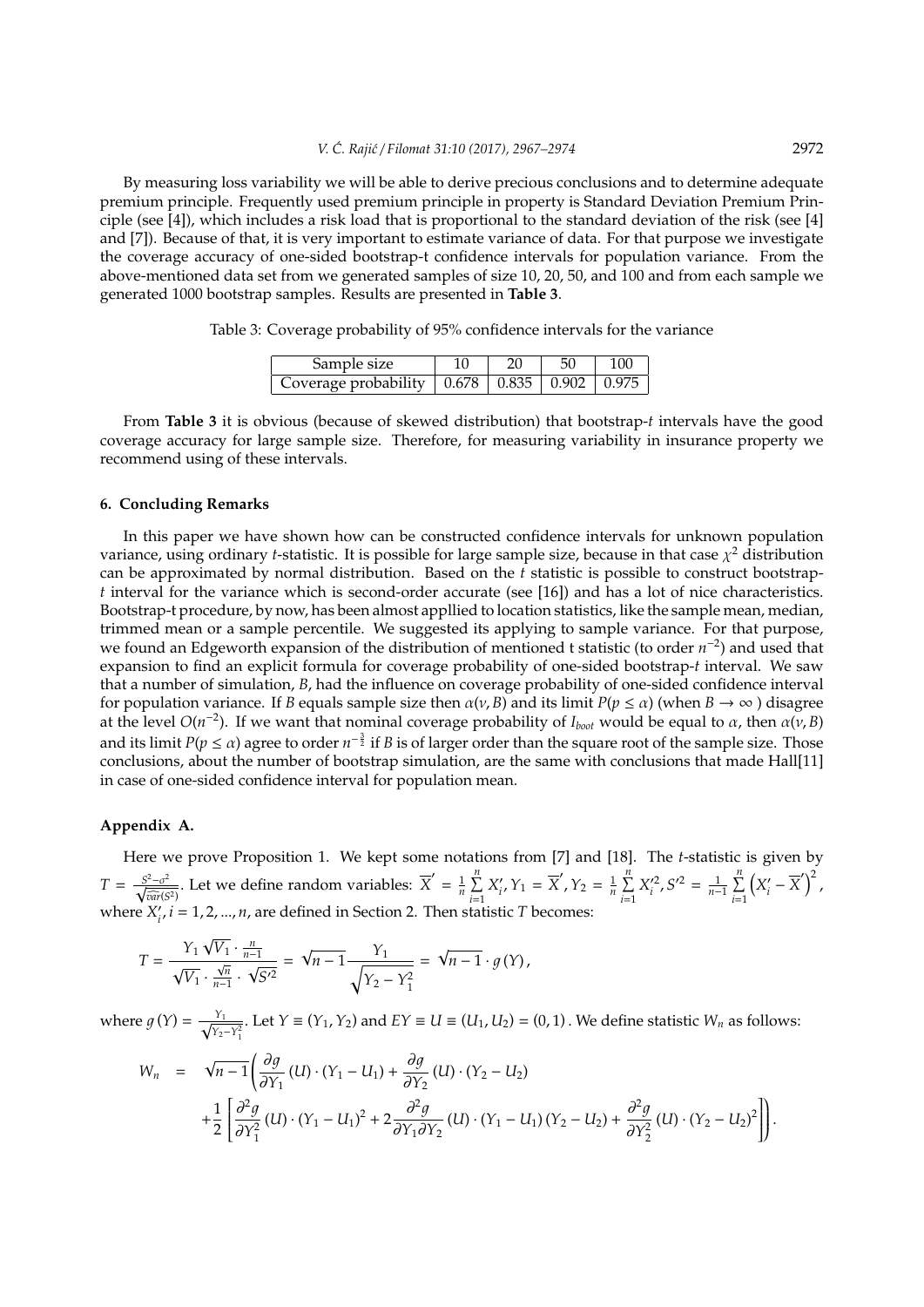After some calculations it becomes: *W<sup>n</sup>* = After some calculations it becomes:  $W_n = \sqrt{n-1} \left(\frac{3}{2}Y_1 - \frac{1}{2}Y_1Y_2\right)$ .<br>If we used  $\sqrt{n-1} = \sqrt{n} - \frac{1}{2\sqrt{n}} + o\left(n^{-\frac{1}{2}}\right)$ , than the first three mom  $\frac{1}{2\sqrt{n}}+o\left(n^{-\frac{1}{2}}\right)$ , than the first three moments of statistic  $\mathrm{W}_{n}$  are:

$$
\begin{split} & EW_n = -\frac{1}{2}\frac{1}{\sqrt{n}}M_3' + \frac{1}{4}\frac{1}{n\sqrt{n}}M_3' + O\left(n^{-2}\right), EW_n^2 = 1 - \frac{3}{4}\frac{M_4'}{n} + \frac{1}{2}\frac{M_3'^2}{n} - \frac{1}{4}\frac{1}{n} + O\left(n^{-2}\right), \\ & EW_n^3 = -\frac{7}{2}\frac{1}{\sqrt{n}}M_3' + \frac{1}{n\sqrt{n}}\Big(\frac{21}{8}M_3' + \frac{33}{8}M_3'M_4' + \frac{3}{4}M_5' - \frac{3}{4}M_3'^3\Big) + O\left(n^{-2}\right). \end{split}
$$

Let  $\psi_n(t)$  be the characteristic function of  $W_n$ . Then

$$
\psi_n(t) = \exp\left\{K_{1n}(it) + \frac{K_{2n}(it)^2}{2} + \frac{K_{3n}(it)^3}{6} + \cdots\right\},\,
$$

where the first three cumulants of statistic  $W_n$  are :

$$
K_{1n} = -\frac{1}{2} \frac{1}{\sqrt{n}} M_3' + \frac{1}{4} \frac{1}{n \sqrt{n}} M_3' + O(n^{-2}),
$$
  
\n
$$
K_{2n} = EW_n^2 - (EW_n)^2 = 1 + \frac{1}{4} \frac{1}{n} \left( -1 - 3M_4' + M_3'^2 \right) + O(n^{-2}),
$$
  
\n
$$
K_{3n} = E(W_n - EW_n)^3 = -\frac{2}{\sqrt{n}} M_3' + \frac{1}{n \sqrt{n}} \left( \frac{3}{2} M_3' - \frac{1}{4} M_3'^3 + 3M_3' M_4' + \frac{3}{4} M_5' \right) + O(n^{-2}).
$$

The characteristic function  $\psi_n(t)$  has the form:

$$
\psi_n(t) = \exp\left(-\frac{t^2}{2}\right) \cdot \left[1 + \frac{1}{\sqrt{n}} \left(-\frac{1}{2} M_3'(it) - \frac{2}{6} M_3'(it)^3\right) + \frac{1}{n} \left(-\frac{1}{8} - \frac{3}{8} M_4' + \frac{1}{8} M_3'^2\right) (it)^2 + \frac{1}{n\sqrt{n}} \left(\frac{1}{4} M_3'(it) + \frac{1}{6} \left(\frac{3}{2} M_3' - \frac{1}{4} M_3'^3 + 3 M_3' M_4' + \frac{3}{4} M_5'\right) (it)^3\right)\right] + O\left(n^{-2}\right).
$$

Since we have  $\psi_n(t) = \int_0^{+\infty}$  $\int_{-\infty}^{+\infty} e^{itx} dP(W_n \leq x)$  and  $e^{-\frac{t}{2}} = \int_{-\infty}^{+\infty}$ −∞ *e itxd*Φ (*x*) ,above expression becomes:

$$
P(W_n \le x) = \Phi(x) + \frac{1}{\sqrt{n}} R_1(x) + \frac{1}{n} R_2(x) + \frac{1}{n \sqrt{n}} R_3(x) + O(n^{-2}).
$$

Function  $R_i(x)$ ,  $i = 1, 2, 3$  can be calculated from integrals:  $\int_0^{+\infty}$  $\int_{-\infty}^{\infty} e^{itx} dR_i(x) = r_i(it) e^{-\frac{t^2}{2}}$ , where

$$
r_1 (it) = -\frac{1}{2} M'_3 (it) - \frac{2}{6} M'_3 (it)^3 , r_2 (it) = \left(-\frac{1}{8} - \frac{3}{8} M'_4 + \frac{1}{8} M'^2_3\right) (it)^2 ,
$$
  

$$
r_3 (it) = \frac{1}{4} M'_3 (it) + \frac{1}{6} \left(\frac{3}{2} M'_3 - \frac{1}{4} M'^3_3 + 3 M'_3 M'_4 + \frac{3}{4} M'_5\right) (it)^3 .
$$

Since,  $T = W_n + O(n^{-1})$ , we have:  $P(T \le x) = \Phi(x) + \frac{1}{\sqrt{n}} R_1(x) + \frac{1}{n} R_2(x) + \frac{1}{n}$  $\frac{1}{n\sqrt{n}}R_3(x) + O(n^{-1})$ , where

$$
R_1(x) = \frac{M'_3}{6} (2x^2 + 1) \phi(x), R_2(x) = \left(\frac{1}{8} + \frac{3}{8}M'_4 - \frac{1}{8}M'^2_3\right) x\phi(x),
$$
  

$$
R_3(x) = \left(-\frac{M'_3}{4} - \frac{1}{6} \left(\frac{3}{2}M'_3 - \frac{1}{4}M'^3_3 + 3M'_3M'_4 + \frac{3}{4}M'_5\right) \left(x^2 - 1\right)\right) \phi(x).
$$